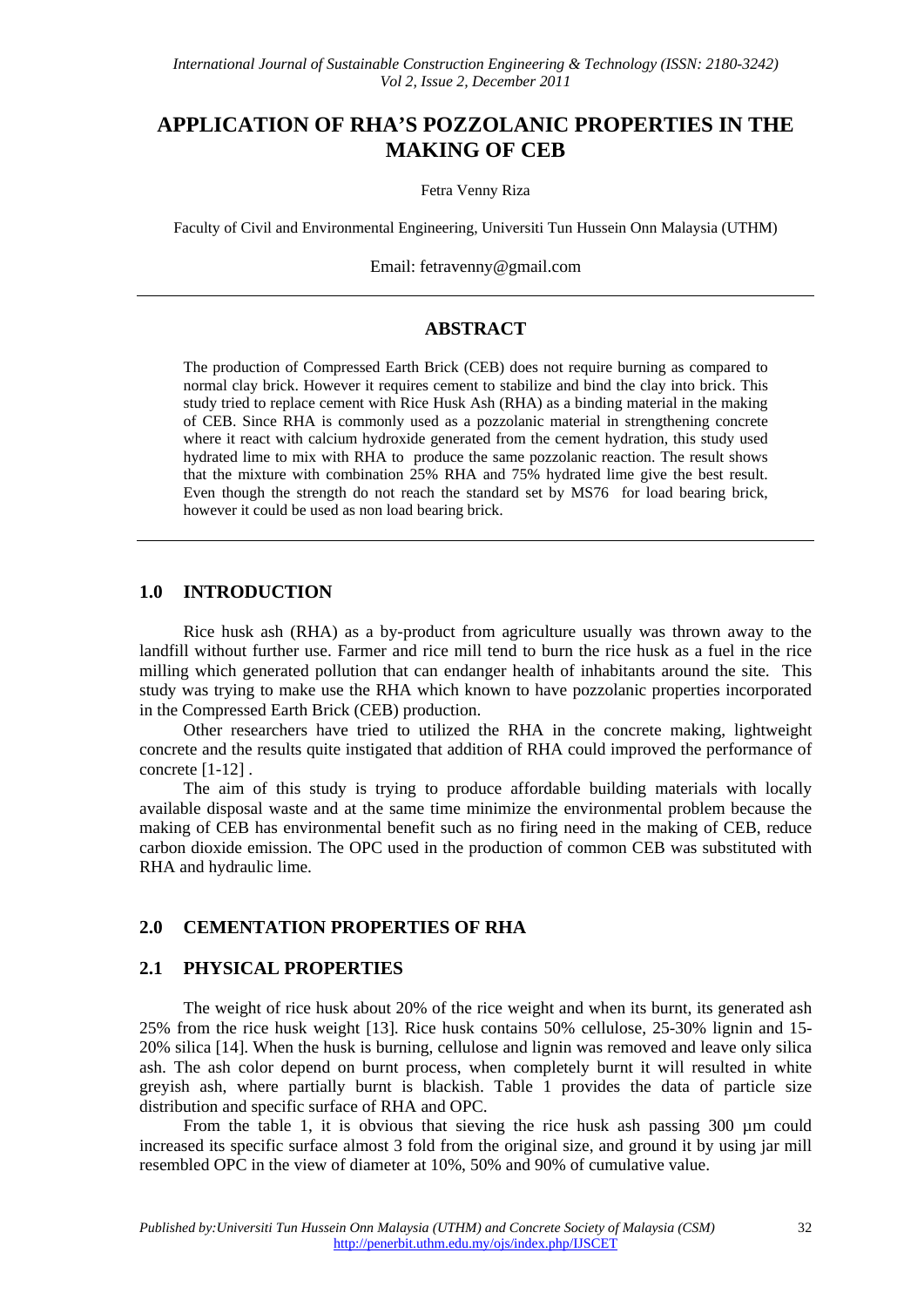*International Journal of Sustainable Construction Engineering & Technology (ISSN: 2180-3242) Vol 2, Issue 2, December 2011*

|                                | Original RHA | Passed $300 \mu m$ | Ground     | Cement OPC |
|--------------------------------|--------------|--------------------|------------|------------|
|                                |              | sieve RHA          | <b>RHA</b> |            |
| Specific surface $\rm(cm^2/g)$ | 1,753.80     | 4,538.88           | 14,342.53  | 19,027.98  |
| Diameter at $10\%$ (µm)        | 26.77        | 26.34              | 2.20       | 1.89       |
| Diameter at $50\%$ (µm)        | 60.54        | 59.52              | 13.43      | 14.44      |
| Diameter at $90\%$ (µm)        | 102.65       | 97.81              | 35.65      | 36.68      |

**Table 1:** Particle size distribution and specific surface of RHA and OPC

## **2.2 POZZOLANIC PROPERTIES**

Pozzolanic definition by ASTM C618 is 'a siliceous or siliceous and aluminous material which, in itself, possesses little or no cementitious value but which will, in finely divided form in the presence of moisture, react chemically with calcium hydroxide at ordinary temperature to form compounds possessing cementitious properties'.

From the XRF test, the chemical composition of the RHA used in this study was obtained as shown in table 2.

| $\blacksquare$                 |               |  |
|--------------------------------|---------------|--|
| Formula                        | Concentration |  |
| CO <sub>2</sub>                | 0.10%         |  |
| SiO <sub>2</sub>               | 89.90 %       |  |
| $K_2O$                         | 4.50 %        |  |
| $P_2O_5$                       | 2.45 %        |  |
| CaO                            | 1.01 %        |  |
| MgO                            | 0.79%         |  |
| Fe <sub>2</sub> O <sub>3</sub> | 0.47 %        |  |
| $Al_2O_3$                      | 0.46%         |  |
| MnO                            | 0.14%         |  |
| S                              | $0$ < LLD     |  |

**Table 2:** RHA chemical composition

Based on ASTM C618 the result showed that the RHA Muar fulfilled the requirements to all class of pozzolan N, F and C where the  $SiO<sub>2</sub> 89.9%$  (> 70% and 50%),  $SO<sub>3</sub>$  very low (> 4%) and 5%), moisture content is  $0.5\%$  (<3%) and LOI 1.2% (<10% and 6%).

Depending on the burning temperature, latest research showed that amorphous silica will be produced at burning temperature up to 700°C and above that temperature regime will resulted in crystalline silica [11, 15-17]. The best temperature for producing highly amorphous silica is between 500-700 °C as suggested by Nair et al [18].

Based on XRD result, this RHA was crystalline (cristobalite and quartz) indicated by sharp peak as can be seen in picture 1.

The amorphous silica appears mainly in the external face of the husk and minor concentration on the inner surface, and if crystalline silica exists before calcinations, it's probably due to contamination by sand [19].

RHA reactivity depends on the amorphous/crystalline ratio [20], and when rice husk was burnt at uncontrolled temperature, it tend to produce crystalline silica and consequently poor pozzolanic properties. The RHA used in this study was from rice milling in Muar where the rice husk was used as a fuel in the boiler in uncontrolled temperature.

Zhang et al  $[21]$  suggested that Ca(OH)<sub>2</sub> and calcium silicate hydrates (C-S-H) was the main hydration product in RHA paste which Yu et al [22] support the finding concluded reaction between RHA and  $Ca(OH)$ <sub>2</sub> responsible for the improvement of concrete properties. Cisse and Laquerbe [23] strengthen the fact that pozzolanic activity of RHA was liable for the increasing of strength and performance of sandcrete blocks.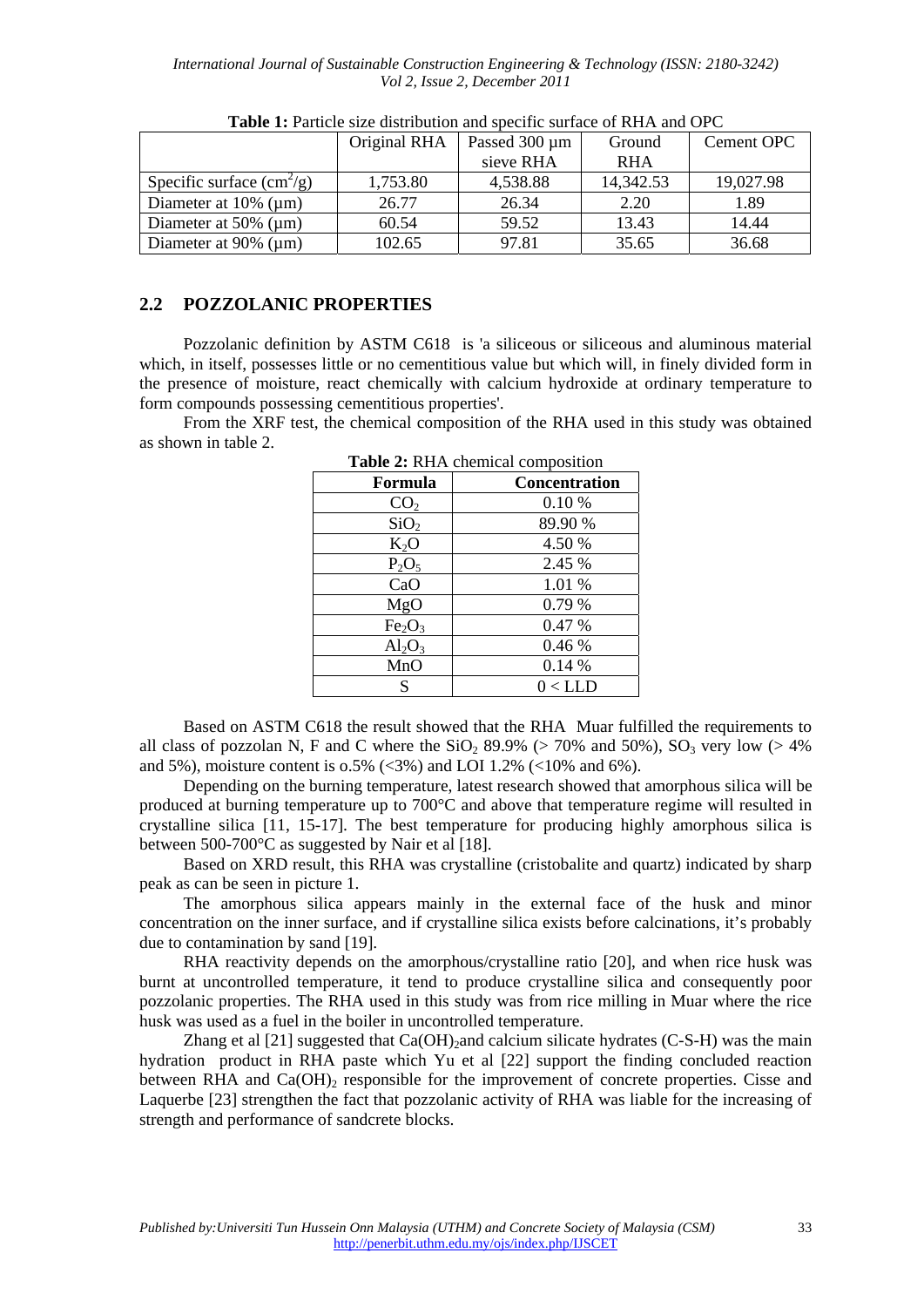*International Journal of Sustainable Construction Engineering & Technology (ISSN: 2180-3242) Vol 2, Issue 2, December 2011*



**Figure 1:** XRD result of RHA

## **3.0 SAMPLING AND TESTING OF CEB**

Raw materials for production of CEB are soil, sand, water, RHA and hydraulic lime. The soil used was laterite soil from Ayer Hitam, Malaysia, which was crushed in crushing machine. Sand was obtained from local vendor and passing 2 mm sieve. The water was from tap water with balanced pH. The RHA source was from rice milling in Muar, Malaysia. And the hydrated lime used was acquired from lime kiln in Johor Bahru, Malaysia. For the control sample, OPC was used as a binder.

#### **3.1 MIX RATIO**

The mix ratio used in this study based on proportional percentage between RHA and hydraulic lime, which are 0.25:0.75, 0.5:0.5: and 0.75:0.25 consecutively. For the binder:soil:sand ratio used is 1:8:2. Also the 1:1:4:2 ratio was used where indicating RHA:hydrated lime:soil:sand in order. Water used was max 15%. Mixing of raw materials was done by hand. Dimension and shape of bricks used in this project is a small scale solid brick with size  $100 \times 50 \times 25$  mm. These samples were then compressed using manual compaction with compression rate 2000 psi.

#### **3.2 DEVELOPMENT AND CURING**

After production of CEB, the sample then cured by spraying it with tap water daily.

## **3.3 TESTING OF CEB**

To determine the performance of the CEB produced, compressive strength test were conducted

## **4.0 RESULT AND ANALYSIS**

The compressive strength of the bricks was determined by using Universal Testing Machine (UTM). The bricks were tested at 7, 14 and 28 days. Figure 2 showed the effect of RHA as a binder in CEB.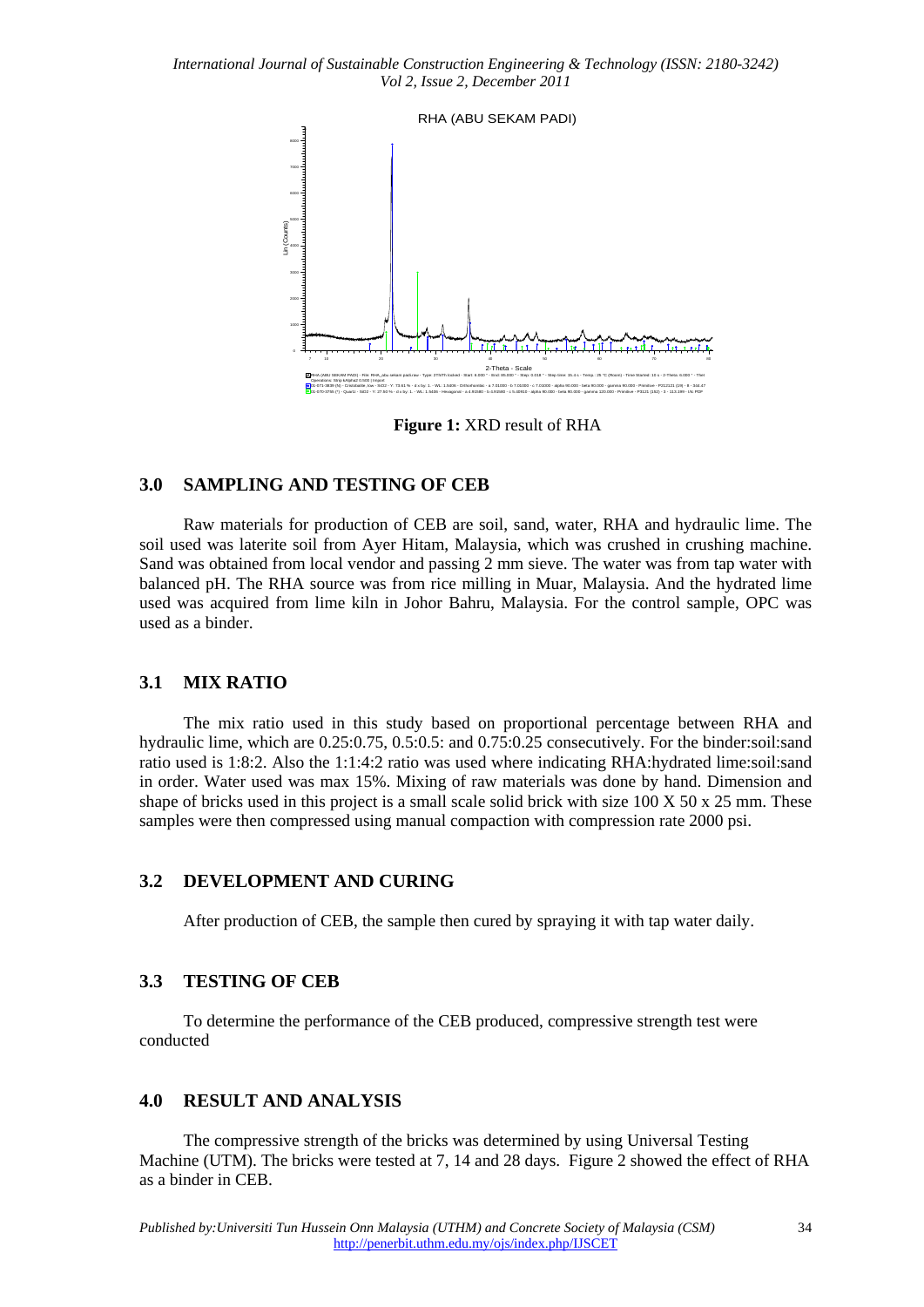The best result in compressive strength was attained by sample with ratio of RHA:hydrated lime is 0.25:0.75 in  $14<sup>th</sup>$  day with 3.62 MPa and its  $28<sup>th</sup>$  day strength was 3.48 MPa. Overall trend indicated increasing of RHA proportion in mix ratio will reduce the strength consequently.



**Figure 2:** Compressive strength of CEB

But for  $0.25:0.75$  and  $0.75:0.25$  ratio showed the strength in  $28<sup>th</sup>$  day reduce from the strength of  $14<sup>th</sup>$  day. However, ratio 0.5:0.5 and 1:1:4:2 showed consistent strength growth from 7, 14 and 28 day compressive strength.

## **5.0 CONCLUSION AND SUGGESTION**

It is possible to substitute cement with RHA obtained from uncontrolled burning temperature and hydrated lime as a binder in producing CEB. Although the strength of CEB made from this RHA not fulfilled minimum requirement of MS 76 for load bearing brick which need >7 MPa, the brick can be used for non load bearing purposes.

The strength can be improved by applied suitable curing method for hydrated lime reaction which required no or minimum oxidation occurs during curing process, which is the next stage of the study.

#### **ACKNOWLEDGEMENT**

The authors would like to thank the Universiti Tun Hussein Onn (UTHM), Johor, Malaysia for providing the international student scholarship and finally acknowledge the research and staffing resources provided by the Faculty of Civil and Environment of the Universiti Tun Hussein Onn (UTHM).

## **REFERENCES**

[1] Al-Khalaf, M.N. and H.A. Yousif (1984), "Use of rice husk ash in concrete. International Journal of Cement Composites and Lightweight Concrete", Vol 6 (4), pages: 241-248. [2] Chindaprasirt, P., C. Jaturapitakkul, and U. Rattanasak (2009), "Influence of fineness of rice husk ash and additives on the properties of lightweight aggregate" Vol 88 (1), pages: 158-162. [3] Ganesan, K., K. Rajagopal, and K. Thangavel (2008), "Rice husk ash blended cement: Assessment of optimal level of replacement for strength and permeability properties of concrete", Construction and Building Materials, Vol 22 (8), pages: 1675-1683.

[4] Gastaldini, A.L.G., et al.(2009), "Influence of the use of rice husk ash on the electrical resistivity of concrete: A technical and economic feasibility study", Construction and Building Materials, Vol 23 (11), pages: 3411-3419.